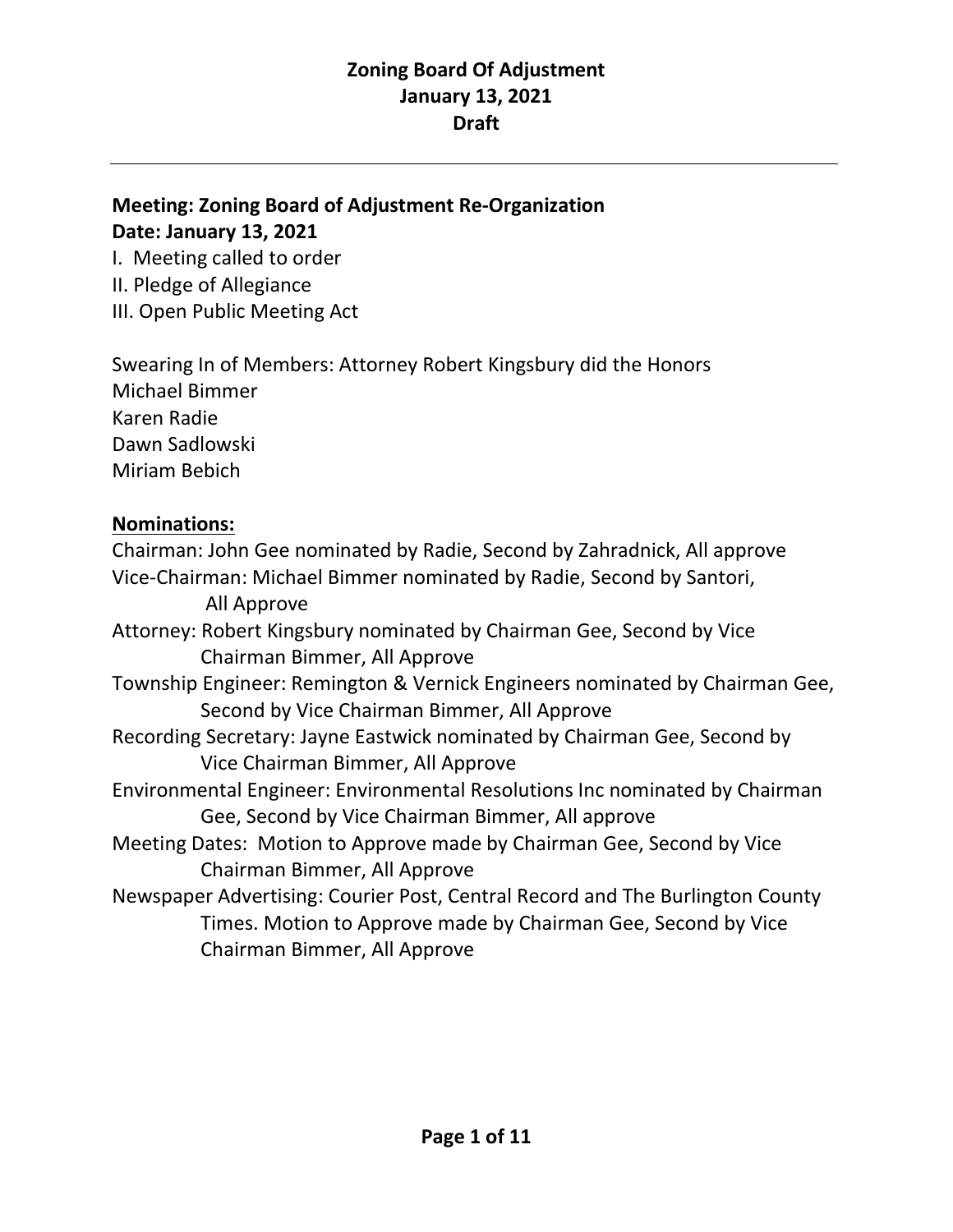IV. Roll Call

| <b>Member</b>           | <b>Present</b> | <b>Absent</b> |
|-------------------------|----------------|---------------|
| Chairman John Gee, Jr.  | Χ              |               |
| V. Chair Michael Bimmer | Χ              |               |
| Angie Santori           |                |               |
| John Zaradnick          |                |               |
| Karen Radie             | Χ              |               |
| Lu Valentino            |                |               |
| Miriam Bebich           |                |               |
| Richard Borden, Alt 1   |                | X             |
| Dawn Sadlowski, Alt 2   |                |               |

### **V. Old Business:**

**1. 65 Old King's Highway**-Block 173.02; Lot 8.02; Freedom Stone **Fabricators LLC;** Z-20-7 Zone: Planned Development (PD) Existing Use: Multi-Tenanted Industrial Building (Indoor Recreation & Restore) on 2.6 +/- acres Proposed Use: Stone Cutting, Assembly and Storage Application; "d" Variance

Attorney Michael Coluzzi, Scott Smith, PE, PP Licensed Planner, and Michael Macalusso were sworn in by Solicitor Kingsbury.

 Attorney Coluzzi presented a Brief Overview of the Property. The property is located at the crossroads of State Route 38 and SH 41. It is owned by Davis Enterprises. The Applicant has rented 7400 Sq. feet of The Building since 2017 for the Purpose of Design and Fabrication of Stone Counter tops.

 Mr. Scott Smith testified that this Warehouse Structure is part of the Planned Development Zone. It was developed in the 1970's for Warehouse And Light manufacturing. Habitat for Humanity and the Municipal Pump Station are part of this Site.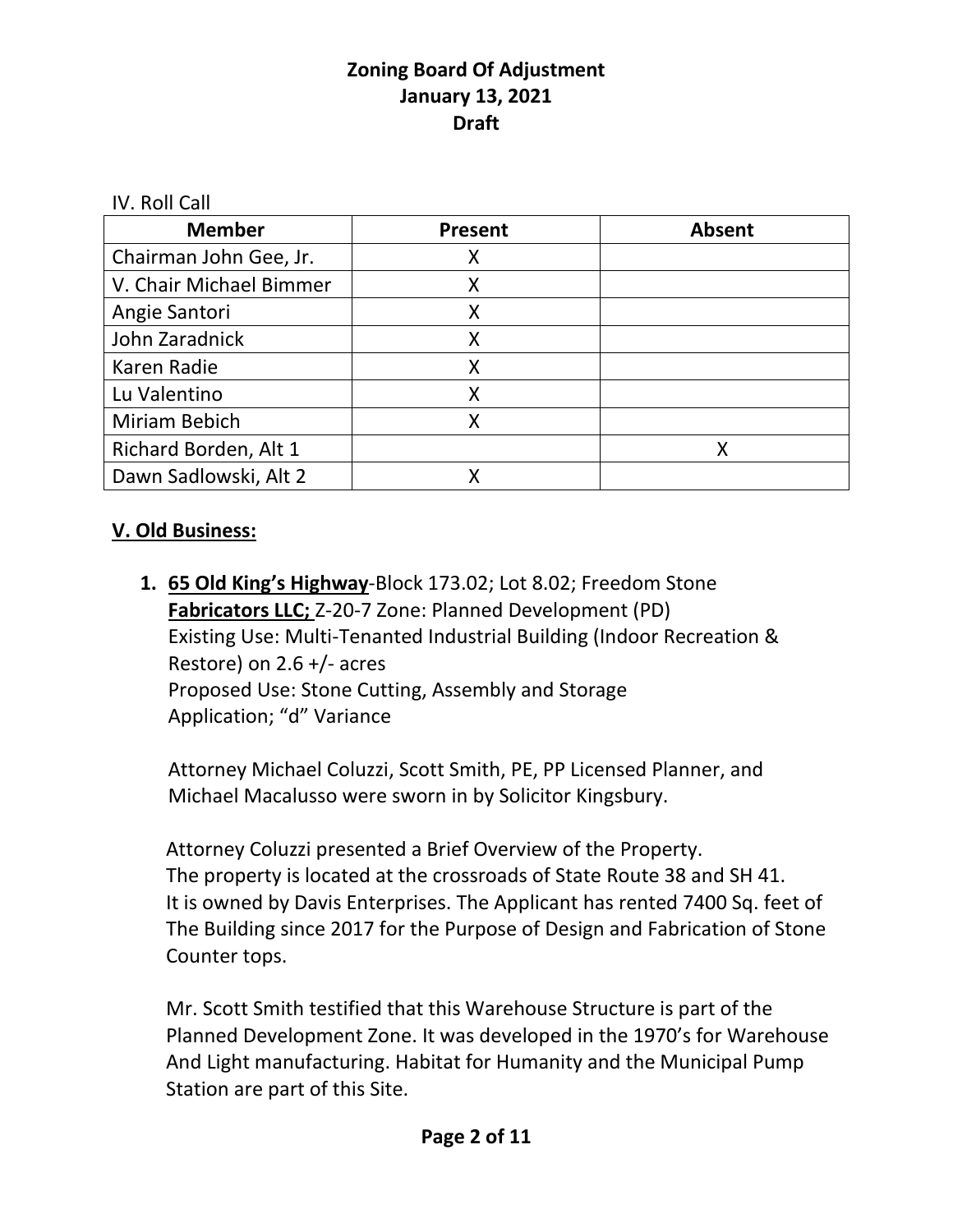#### **Draft**

 Mr. Smith feels this site is well suited for manufacturing. The Loading Dock Is under an extended roof. Materials come in thru this loading zone, and the Finished product goes out thru the roller ramp.

This location does not serve retail customers.

 The closest residential area is Ryan's Run apartments. There are several Single family homes located on the border of neighboring Cherry Hill.

 The Applicant had a Sound Study performed on August 10, 2020. Evidence Was submitted that none of the Stations tested were above the 60 DB Threshold.

 In support of the Variance Relief, Mr. Smith feels the Positive criteria of Keeping this business in Maple Shade outweighs any negative criteria. Management has been vigilant about cleanliness of site and has made Minor improvements.

 They maintain no product is stored outside and are willing to improve The dumpster area.

 Chairman Gee opened up the discussion to Board Member questions. Chairman Gee asked why the company has not come to the Board since Their operation started there in 2017.

 The response being, there was an unsubstantiated claim of noise. When the former Zoning Officer visited the site, he said the business was Located in an area under 10 acres for this zone.

Engineer's Report:

 Board Engineer Mr. McNulty agreed the Sound Study was fine, and his Only request was to improve the Trash Enclosure.

 Chairman Gee opened up to comments from the General Public. There being none, Chairman Gee closed the Public Portion.

 A Motion was made by Vice Chairman Bimmer for the Use Variance and Site Plan Waiver, second by Ms. Santori, with stipulations not to store Product outside and to improve the Trash Enclosure. All Approved.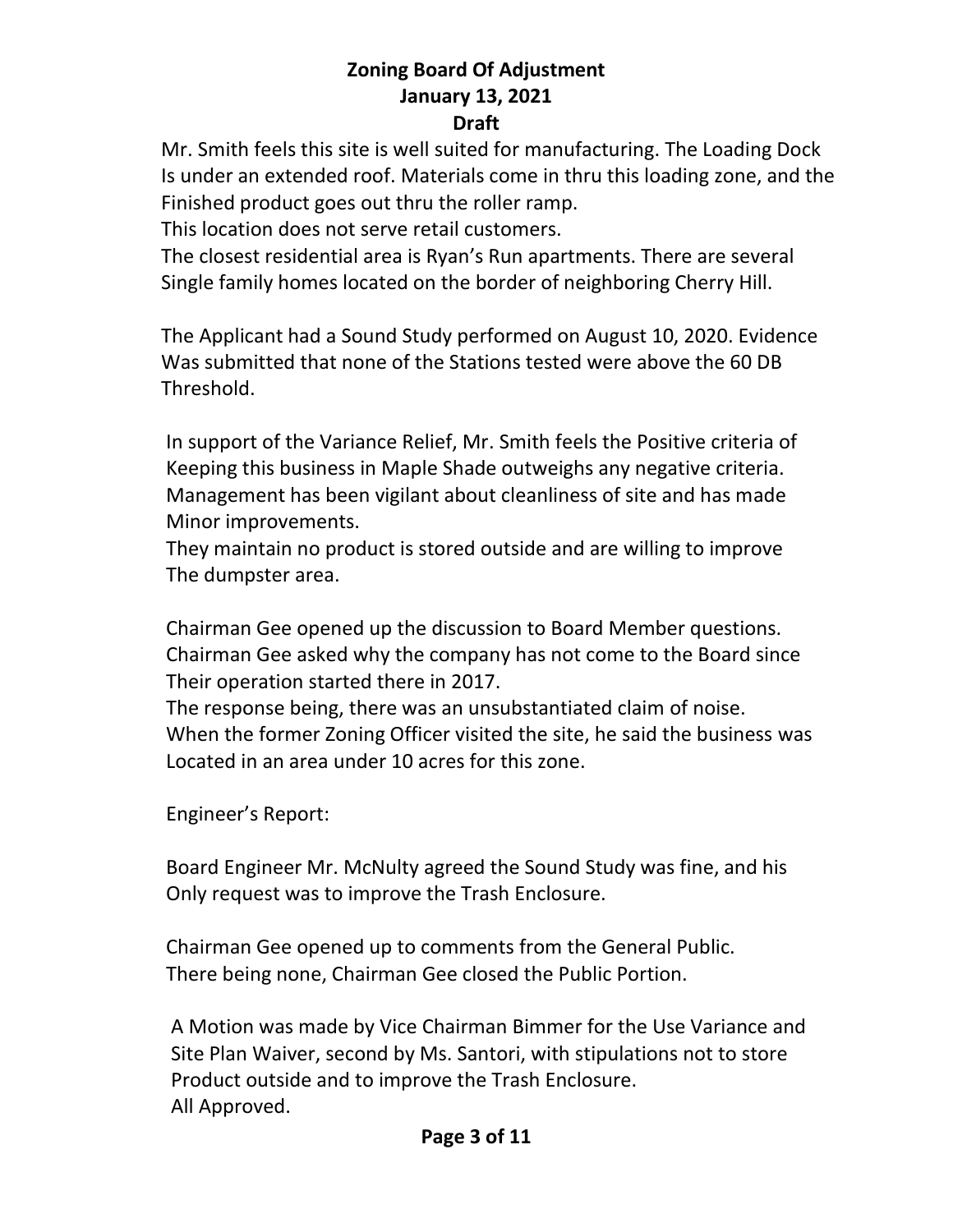## **2. 829 N. Forklanding Rd.** Block 2 Lot 2.01 Mr and Mrs Edward Nusslein; Zone: RA Existing Use: Single Family Home

Proposed Use: Separated, Multi-Family Application: Variance Relief(Use) and Site Plan Waiver

Mr. Thomas Oshinsky, Esq. is representing The Nussleins. The Applicant is proposing to turn a 400 square foot Detached Garage into A Mother-In-Law Suite.

Chairman Gee asked Mr. Oshinsky to please testify to only the properties that are located in the near vicinity of N. Forklanding. 833 N Forklanding is the adjacent property, which is a multi-rental property. It was sub divided into three parcels. The front home is a rental property, and the back home is the owner of the whole property. There is also a triangle shaped right of way to the rear property.

Mr. Oshinsky testified that no structural changes to the garage will be made. A front door and windows will be added. The current driveway will accommodate the parking requirements.

Mrs. Nusslein is a nurse and is skeptical of other housing for her mother, especially during the pandemic.

Mr and Mrs. Nusslein were sworn in by Board Solicitor Kingsbury. Mr. Kingsbury asked if the Nusslein's would be opposed to "Deed Restrictions" limiting the occupancy to only family members.

Mrs. Nusslein testified that the application is very important to her family. Her mother has lived in Maple Shade for 36 years and is no longer capable of living on her own, nor is it affordable for her mom. She appreciates the Board hearing her application, and wants to do this project the right way.

Engineer's Report:

Applicant has addressed the Positive-Negative Criteria.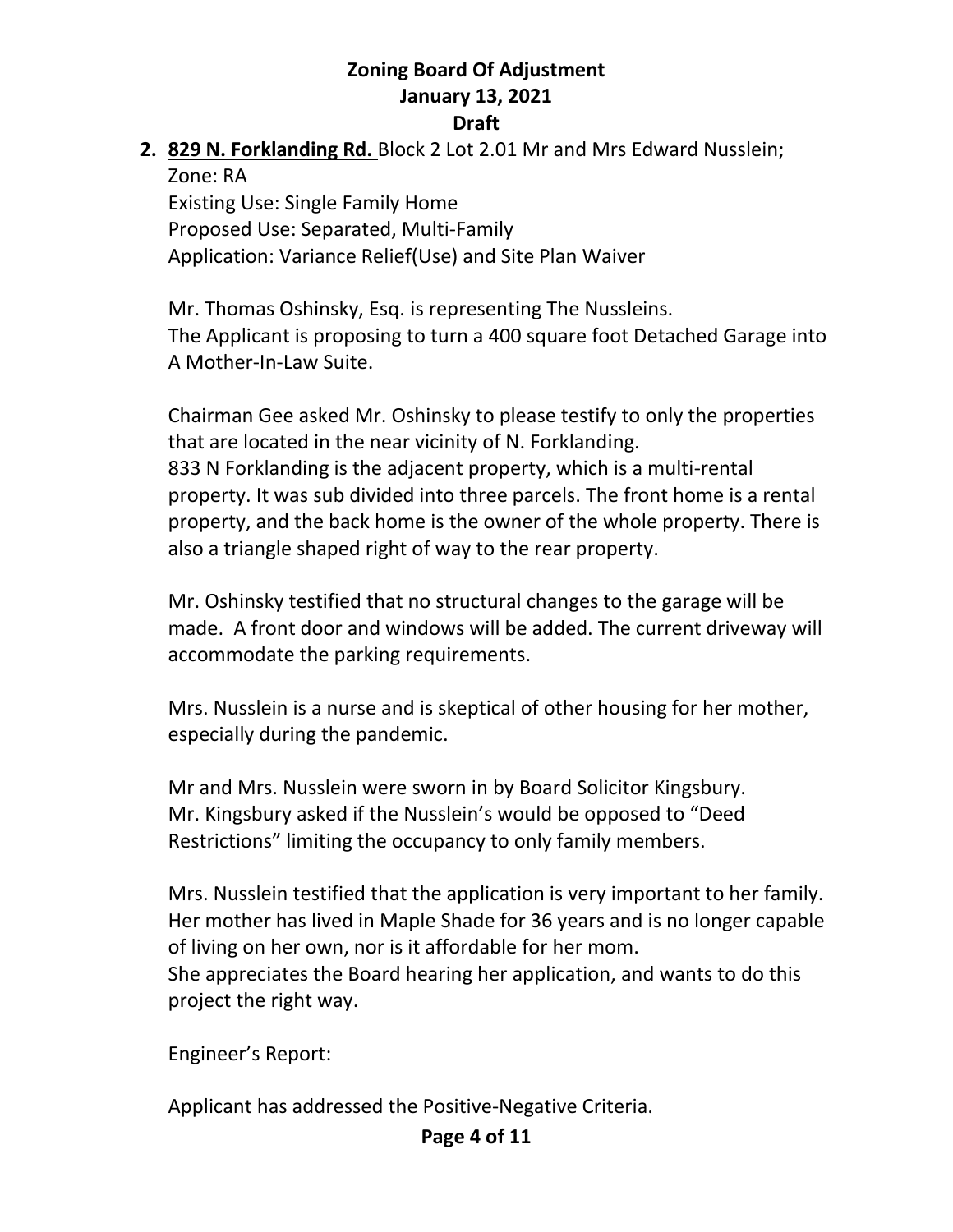#### **Draft**

The Change of Use requires two Bulk Variances, Grading Plan Waiver and Deed Restriction.

- 1. Bulk Variance 1- Going from an Accessory Structure to a 2<sup>nd</sup> Dwelling
- 2. Bulk Variance 2- Side Yard Setback- Code is 12' has 11.13, Code is 30', has 29.4
- 3. Deed Restriction- Family Member only may occupy dwelling
- 4. Grading Plan Waiver

 Engineer's other concerns include How utilities will tie in to existing home, ADA Ramp (not necessary) dwelling is ground level. Parking- Seems satisfactory, has ability to turn around.

 Major Concern is the Grading Plan from sidewalk to front entrance of the Second dwelling.

Chairman Gee opened up to the General Public

 Mr. Michael Rakowski Esq. is representing The Novatsky's who own the Adjacent property at 833 N. Forklanding Rd. Their concerns are with Impervious ground coverage, run-off, noise and lighting.

 Their property was Sub-divided to attain the rental property that fronts N. Forklanding.

 Chairman Gee stated that he feels the traffic on N. Forklanding Rd generates More noise that the  $2^{nd}$  dwelling would create.

Chairman Gee asked the Board Members if they have any questions. None

Chairman Gee opened the meeting to the Public.

 Three members of the community were sworn in by Mr. Kingsbury, Board Attorney.

- 1. Angelo Spinelli of 111 E Park Ave is in total support of the application.
- 2. Shanon Baynum of 1104 Fernwood Ave (Lives directly behind the Nussleins) is in total favor of the application
- 3. Rob Robinson of 825 N. Forklanding has no objection to the application.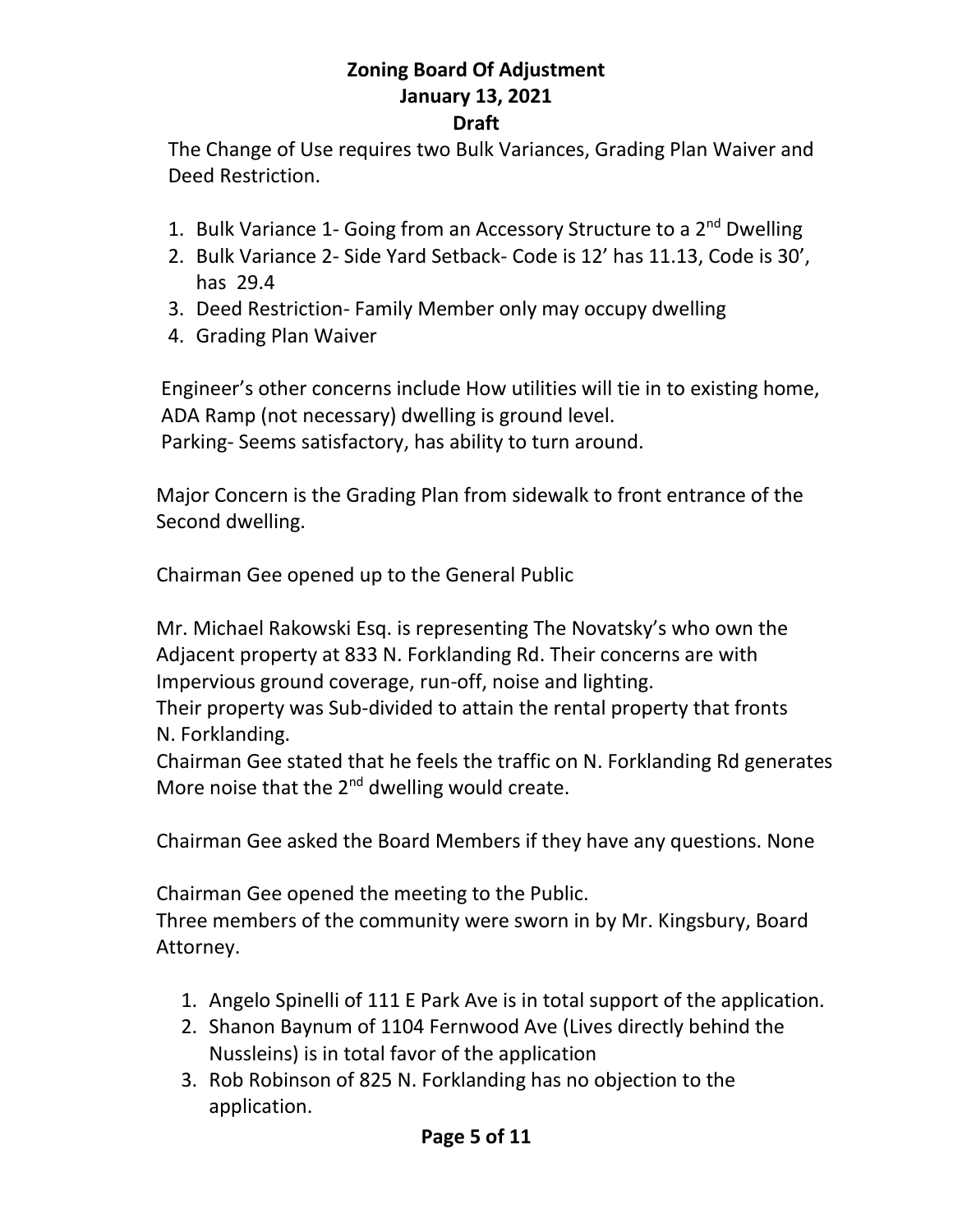#### **Draft**

Chairman Gee closed the Public Portion of the Meeting

 Motion to Approve with Restriction was made by Ms. Valentino, second by Ms. Santori, approve votes by Gee, Bimmer, Radie, Valentino, Santori. Mr. Zahradnick recused himself due to being within 200 feet of the propert

### **3. 131 E. Kings Highway (NJSH Route 41)**-Block 17 Lot 4; BJ's Wholesale (SPR#2020-01)

Zone: BD-1

Existing Use: Retail warehouse with Automotive tire service Proposed Use: Retail warehouse with automotive tire service and fuel service station

Application: Preliminary & Final Site Plan Approval/ Variance Relief

Mr. George Mateo Jr., Esq. Represents BJ'S Wholesale in their Application

The Application has been divided into 3 Parts.

- A. Submission Waivers-Engineer's Report
- B. Use Variance- to permit gas filling station
- C. Site-Plan and Bulk Variances, signage and Canopy Size

Witnesses: Sworn in by Board Attorney Kingsbury Professional Planner James Miller Professional Engineer Mark Malinowski Professional Traffic Engineer Nathan Mosley

Exhibits: Aerial Photo of the Site and Proposed Filling Station Area The 12.3 acre site is developed into a Warehouse and a 108,000 sq ft That fronts both Lenola Rd and E Kings Highway The Site has Woods Edge Apartments on one side and the U-Haul Complex on the other. A Service Station and a small strip mall sit on the Southeast Corner.

The "RED" Area of the aerial photo is the proposed site of the filling Station and canopy. There will be no change to the entrances and exits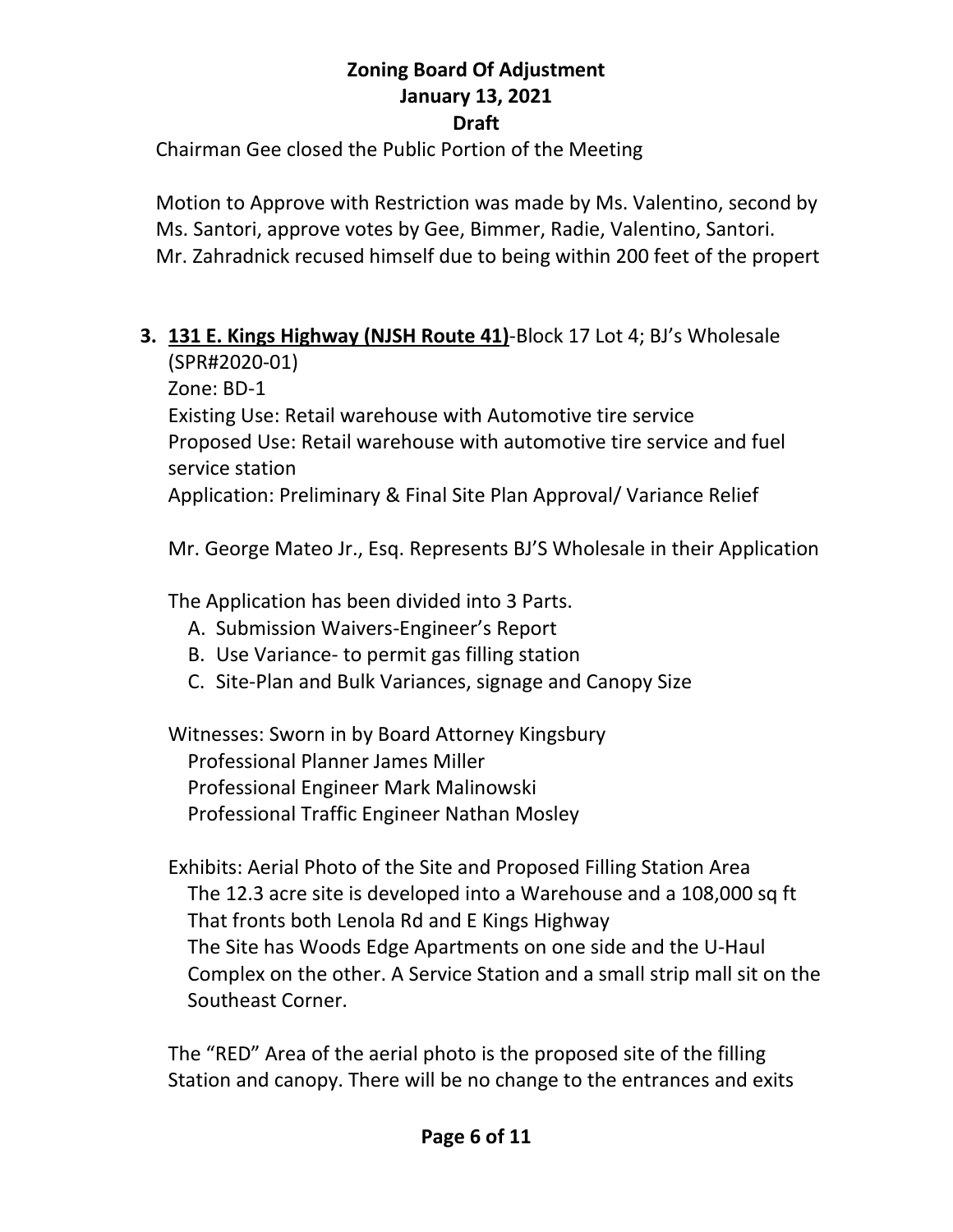#### **Draft**

Of the existing parking lot. The 3 underground holding tanks are shown on the aerial photo.

A Motion to "Deem the Application Complete " and grant the two sub-Mission waivers was made by Radie, second by Valentino, All Approve

The Second Component of the Application: Use Variance was presented by Mr. James Miller, Professional Planner

1. Mr. Miller testified that the BJ'S Site is in the Business Development Zone

142 of the 219 BJ'S Wholesale locations offer Gas Filling Facilities. Gasoline Services are a convenience to Club members as a one stop shopping trip. 35-55% of the Club Members.

2. Mr. Miller feels the Filling Station will enhance the "Deadspace" in the parking lot.

There is ample capacity to allow this new component. There are currently 539 Parking Spaces. On the busiest day only 293 were used. The new Filling Station would reduce the number of parking spaces to 413.

3. This property is an ideal location in the Business District Zone for a filling station to adjoin the existing highway network.

Mr. Miller feels there is no Negative Criteria.

The relief granted will not impact the Zone and will have less impact than a Service Station.

 Mr. Mateo would also like to state that this is for cars only, and it will not Become a Truck Stop.

 Chairman Gee asked "How would you stipulate No Tractor Trailers"? He feels this would have a negative impact on the traffic flow.

 Mr. Mateo stated that the Canopy and "LOW Flow dispensers would not Accommodate the Tractor Trailers.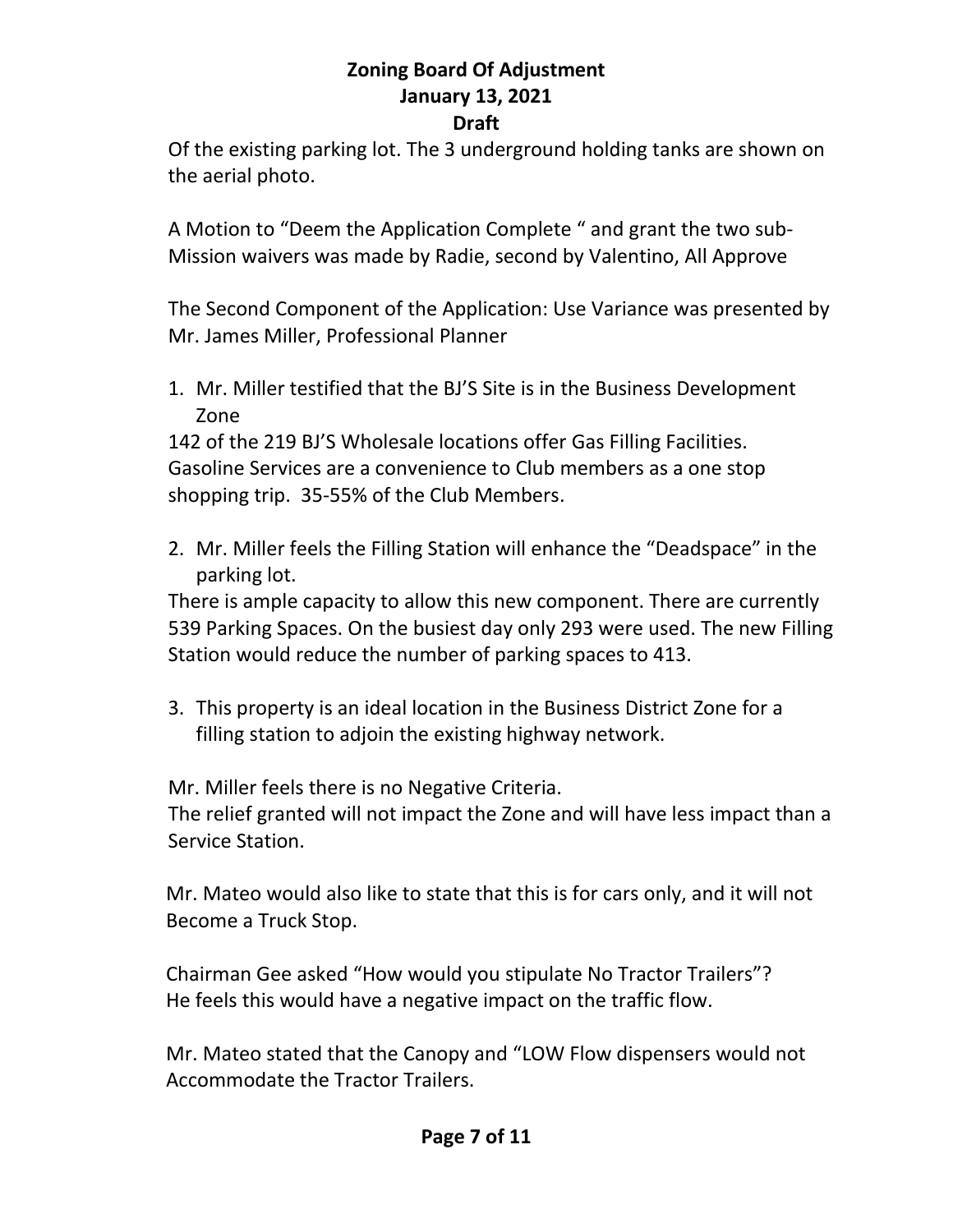Board Member Valentino asked if the facility would only be available to Club Members or to anyone? Also concerned about the appearance of the shared Driveway with U-Haul. Chairman Gee shared Ms. Valentino's concerns over The shared driveway and how often are the Tanks refilled?

 Mr. Mateo stated the safety concerns would be addressed in the Site-Plan And Variance section of the Application.

 Board Engineer McNulty would like examples of how granting this variance Will not impact the two existing Service Stations. Luke-Oil and Speedway.

 Mr. Miller stated that BJ's targets different clientele and that there is so Much traffic in the area that it can support all three Gas Stations.

Chairman Gee asked "Isn't BJ's Discounted Gasoline?" (Like Costco)

 Board Engineer would like it on record that the price would be the same for All customers.

 Board Attorney Kingsbury asked about payment method: Cash or Credit only Mr. Mateo stated that BJ'S accepts Cash.

 Chairman Gee also asked if part of the plan was to have an electric Recharging Station? Mr. Mateo replied, not at this time.

 Chairman Gee opened the meeting to the General Public: No Comments Public Portion closed.

 Mr. Mateo would like to defer the third and final section of the application Until the February 10, 2021 Zoning Board Meeting.

 A Motion to Approve the Use- Variance portion of the Application being Subject to the Site-Plan Review and restrictions of Tractor Trailers was made By Mr. Bimmer, second by Ms. Radie, All Approve

 A Motion to continue the Site Plan portion of the Application until February 10, 2021 was made by Mr. Zahradnick, second by Mr. Bimmer, All Approve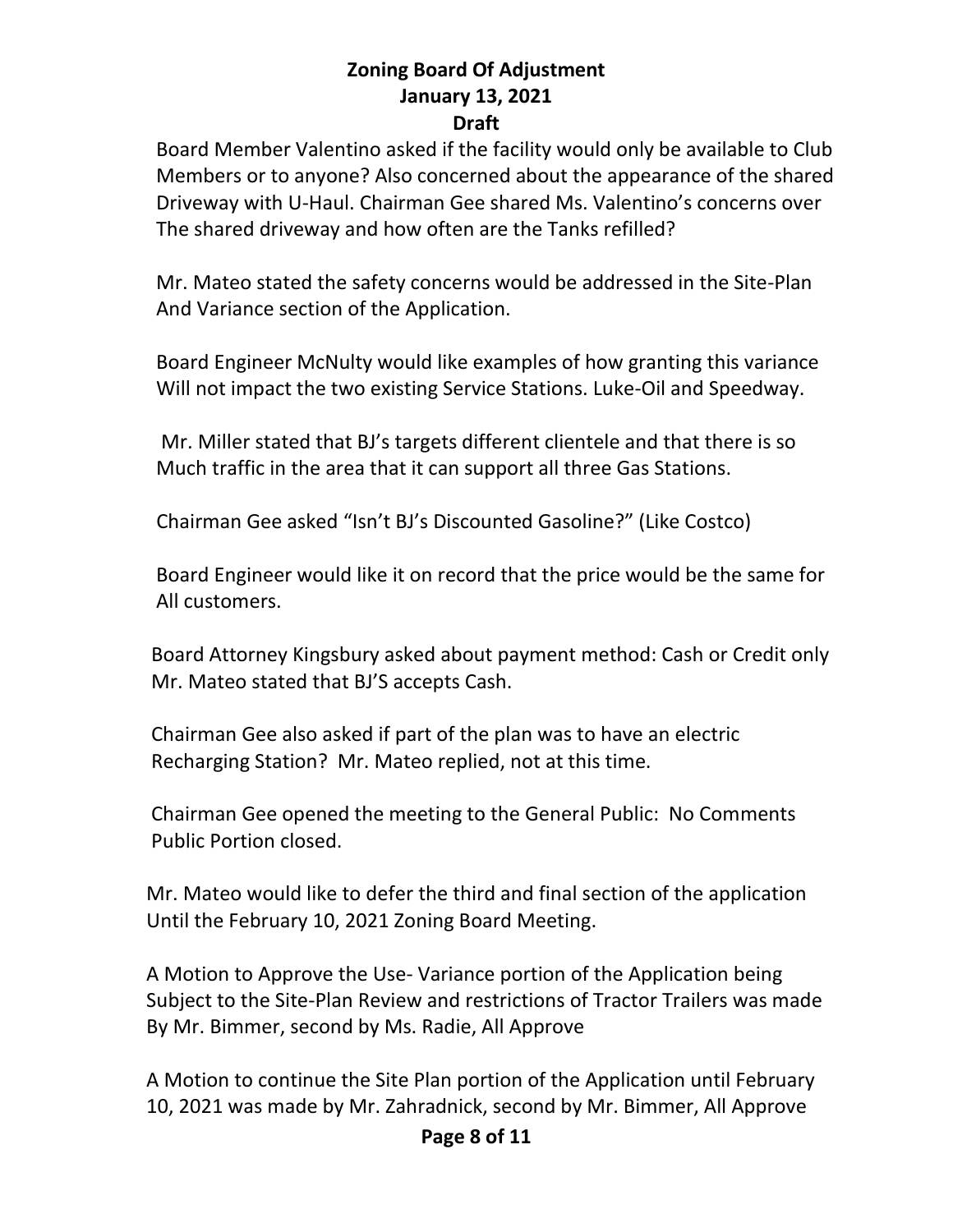### 4. **636 N. Forkanding Rd.** Block 1.04 Lot 4 ZBA # 2021-01 RA/ R1 Existing Use: Knights of Columbus (Community Hall) Proposed Use: Commercial Office Space Application: Variance Relief (Use)

Vice Chairman Bimmer Recused himself from the application

Esquire Richard Roy presented the Application

Mr. Justin Bennet was sworn in by Board Attorney Kingsbury

Mr. Roy stated the Biditt Group is looking to convert the esxhisting Knights of Columbus to a commercial office space. There will be no changes to the outside of the building other than overall cleanup.

The Biditt Group has outgrown their current location at 8 S. Forklanding Rd. they operate as a managed IT Group with 14 Employees. Their heart is set on staying in Maple Shade.

The hours of operation will be 8 am -6 pm. This is not a retail operation. The building is fairly good size so will be looking for a tenant to rent the other half of the building down the road.

In Mr. Roy's presentation he states that the proposed use would have less of an impact on the neighborhood than the existing catering hall. The Group would expect deliveries about 2-3 times a week from Fed Ex, WB Mason and Amazon.

Mr. Bennet states that he is looking to be a long term owner and wishes to be a "Good" Neighbor to all in proximity.

Mr. Roy stated they are looking for a Site-Plan waiver or "Deferral" to phase in exterior improvements, like signage and parking lot paving. The site has 56 parking spaces. He would like to do general clean-up, shrub maintenance and fence painting to get started.

Board Engineer's Mc Nulty's report on the Use Variance.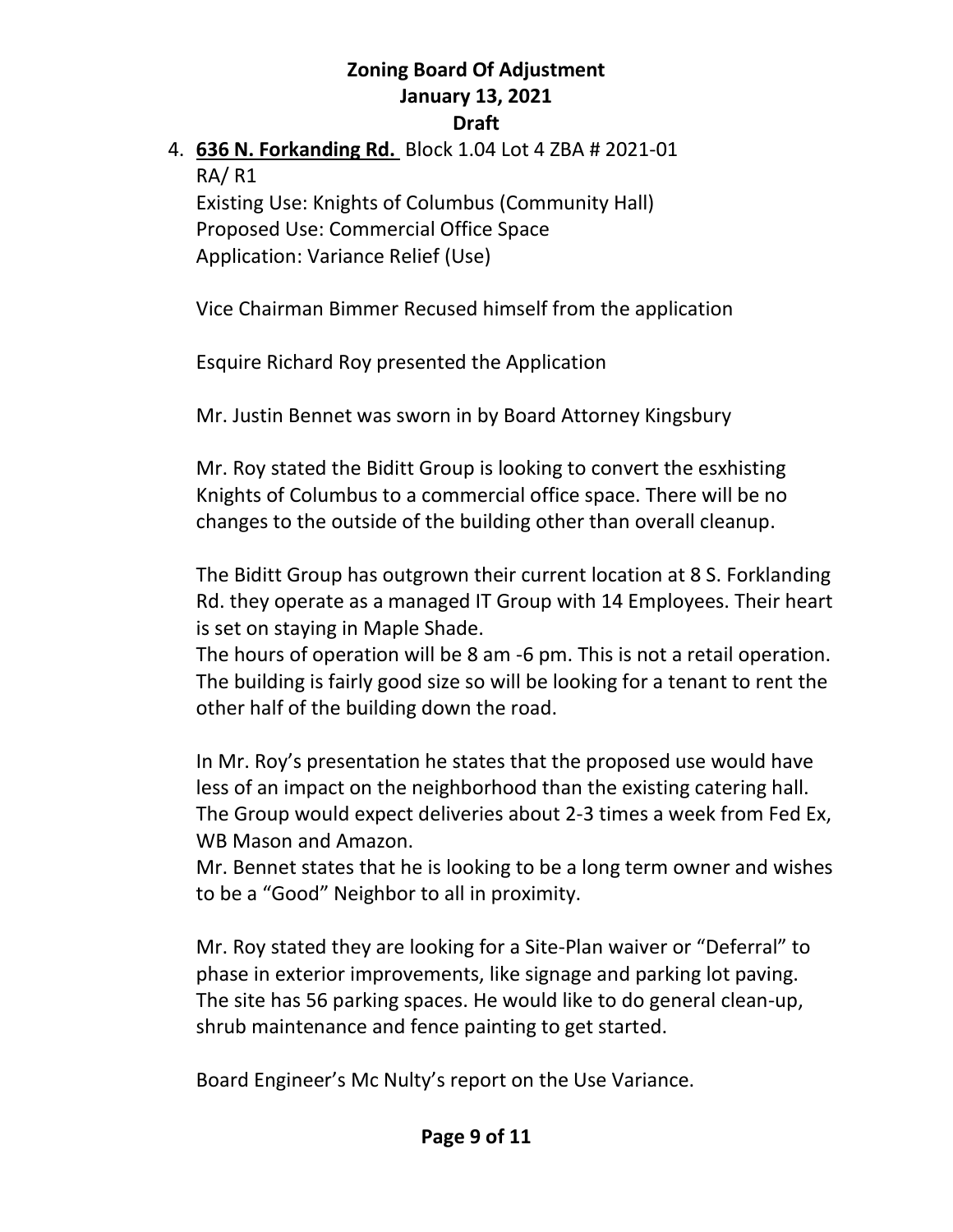#### **Draft**

- a. Feels it would be appropriate to lower the light levels, waiver needed.
- b. Clean up and maintain the shrubs and the Fencing
- c. Sidewalk Widening
- d. Deferral for Parking Lot Paving to 18 months

 Mr. Bennet is willing to address all concerns with the exception of the Sidewalk Widening. The door is located in the rear and since this is not a Retail operation he feels that is unnecessary. He plans to hire a local land- Scaper to address the overgrown shrubs and to maintain the property.

 Board Member Radie asked if Deferral was from time of Approval, if Granted, or when occupany occurs.

Board Attorney Kingsbury said it would be from Occupancy.

Chairman Gee opened the meeting to the general Public.

 Ms. Edy Spiewak was sworn in by Attorney Kingsbury. Ms. Spiewak's Property is located on Farm House Lane adjacent to the proposed Site.

 Ms. Spiewak has concerns over property values, a commercial property in A residential zone and also traffic concerns.

 Chairman Gee stated that he feels N Forklanding Rd is already a highly Traveled road, and the impact of a small Commercial Office Building Would have less impact than a Catering hall (either existing or new owner)

 Board Member Radie asked if there was any information provided as to Decreased property values. None was presented, and that would be the Responsibility of the Challenger.

 Tim Ewing represents the Maple Shade Home Assn was sworn in by Solicitor Kingsbury.

 He Stated that the building is currently operating as the Knights of Columbus. Mirabella and Touch of Class have been the official caterers. Due to Covid 19 events have dried up.